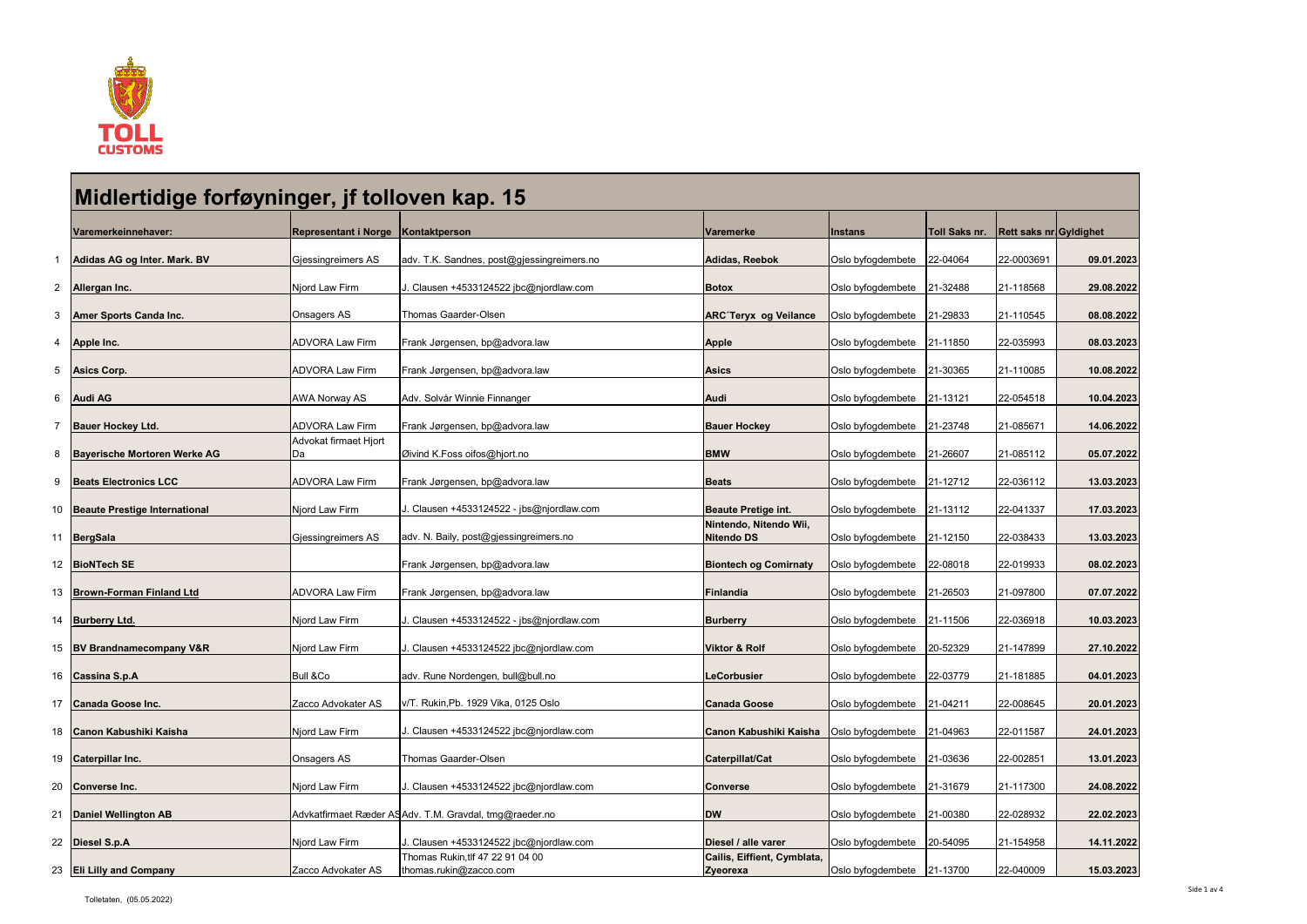| 24              | <b>Fritz Hansen AS</b>                                    |                         | adv. Camila Sophie Vislie                                                     | <b>Møbler</b>                               | Sør-Trondelag tingrett 21-02245 |          | 21.002585 | 09.01.2023 |
|-----------------|-----------------------------------------------------------|-------------------------|-------------------------------------------------------------------------------|---------------------------------------------|---------------------------------|----------|-----------|------------|
| 25              | Geneva Laboratories Ltd.                                  | <b>ADVORA Law Firm</b>  | Frank Jørgensen, bp@advora.law                                                | <b>Bio-Oil og Lipidol</b>                   | Oslo byfogdembete   20-58601    |          | 21-164078 | 22.11.2022 |
|                 | 26 GoPro Inc.                                             | Zacco Advokater AS      | Thomas Rukin,tlf 47 22 91 04 00<br>thomas.rukin@zacco.com                     | GoPro, Hero, Session                        | Oslo byfogdembete 20-54643      |          | 21-154737 | 02.11.2022 |
|                 |                                                           |                         |                                                                               |                                             |                                 |          |           |            |
| 27              | Guccio Gucci A.p.A.                                       | Njord Law Firm          | . Clausen +4533124522 jbc@njordlaw.com                                        | <b>Guccio Gucci</b>                         | Oslo byfogdembete               | 20-60432 | 21-176413 | 13.12.2022 |
|                 | 28 Guerlain SA                                            | Njord Law Firm          | . Clausen +4533124522 jbc@njordlaw.com                                        | Guerlain                                    | Oslo byfogdembete   21-04957    |          | 22-010858 | 20.01.2023 |
| 29              | Harley-Davidson Mitchigan, LLU                            | <b>Onsagers AS</b>      | <b>Thomas Gaarder-Olsen</b>                                                   | <b>Harley-Dacidson/BUELL</b>                | Oslo byfogdembete   21-04491    |          | 22-008347 | 23.01.2023 |
| 30              | Hermès International S.A                                  | Njord Law Firm          | . Clausen +4533124522 jbc@njordlaw.com                                        | <b>Hermès</b>                               | Oslo byfogdembete   21-22569    |          | 21-093729 | 27.06.2022 |
|                 | 31 Hero GmbH & Co KG / IIP AG                             | <b>ADVORA Law Firm</b>  | Frank Jørgensen, bp@advora.law                                                | <b>HAIX</b>                                 | Oslo byfogdembete   21-24792    |          | 21-090334 | 20.06.2022 |
| 32 <sub>2</sub> | Huawei Technologies Co.Ltd.                               | <b>ADVORA Law Firm</b>  | Frank Jørgensen, bp@advora.law                                                | <b>Huawei</b>                               | Oslo byfogdembete               | 22-08420 | 22-017054 | 16.02.2023 |
| 33              | <b>Hublot SA</b>                                          | Njord Law Firm          | . Clausen +4533124522 jbc@njordlaw.com                                        | <b>Hublot</b>                               | Oslo byfogdembete 21-05401      |          | 22-015109 | 06.02.2023 |
|                 | <b>Hugo BOSS Trade Mark Management GmbH</b><br>34 & Co KG | <b>ADVORA Law Firm</b>  | Frank Jørgensen, bp@advora.law                                                | <b>Hugo Boss</b>                            | Oslo byfogdembete   21-06121    |          | 22-011599 | 27.01.2023 |
|                 |                                                           |                         |                                                                               |                                             |                                 |          |           |            |
| 35              | <b>Hunter Boot Ltd.</b>                                   | <b>ADVORA Law Firm</b>  | Frank Jørgensen, bp@advora.law                                                | <b>Hunter</b>                               | Oslo byfogdembete 21-26029      |          | 21-094775 | 28.06.2022 |
| 36              | Jack Daniel's Properties Inc.                             | <b>ADVORA Law Firm</b>  | Frank Jørgensen, bp@advora.law                                                | Jack Daniel's                               | Oslo byfogdembete   21-26605    |          | 21-093851 | 29.06.2022 |
| 37              | Jan Sport Apparel Corp                                    | Njord Law Firm          | J. Clausen +4533124522 jbc@njordlaw.com                                       | <b>Jan Sport</b>                            | Oslo byfogdembete   21-16513    |          | 22-057561 | 19.04.2023 |
| 38              | <b>Koss Corporation</b>                                   | Acapo AS                | adv. Espen Cjalusen, mail@acapo.no                                            | <b>KOSS</b>                                 | Oslo byfogdembete   20-49837    |          | 22-054667 | 10.04.2023 |
|                 | 39   L'Orèal S.A.                                         | Njord Law Firm          | . Clausen +4533124522 jeppe.brogaard.clausen@njordlaw.com                     | .`Orèal                                     | Oslo byfogdembete   20-50051    |          | 21-141248 | 07.10.2022 |
|                 | 40 Mulberry Company Ltd                                   | Njord Law Firm          | J. Clausen +4533124522 jbc@njordlaw.com                                       | <b>Mulberry</b>                             | Oslo byfogdembete   21-27761    |          | 21-102251 | 14.07.2022 |
| 41              | <b>New Era Cap Company Inc.</b>                           | <b>Onsagers AS</b>      | Thomas Gaarder-Olsen                                                          | <b>New Era</b>                              | Oslo byfogdembete 21-26595      |          | 21-096903 | 04.07.2022 |
| 42              | <b>Nike International Ltd</b>                             | Njord Law Firm          | . Clausen +4533124522 jbc@njordlaw.com                                        | <b>Nike</b>                                 | Oslo byfogdembete   20-52175    |          | 21-147891 | 24.10.2022 |
|                 | 43 Nintendo Co LTD                                        | <b>Gjessing Reimers</b> | adv. N. Baily, post@gjessingreimers.no                                        | Nintendo, Nitendo Wii,<br><b>Nitendo DS</b> | Oslo byfogdembete 21-12150      |          | 22-038433 | 13.03.2023 |
| 44              | <b>Nintende of Europe GmbH</b>                            | <b>Gjessing Reimers</b> | adv. N. Baily, post@gjessingreimers.no                                        | Nintendo, Nitendo Wii,<br><b>Nitendo DS</b> | Oslo byfogdembete 21-12150      |          | 22-038433 | 13.03.2023 |
| 45              | <b>Nokia Corporation</b>                                  | Gjessingreimers AS      | Adv. Yngve Øyehaug Opsvik, yo@gjessingreimers.no                              | <b>Nokia</b>                                | Oslo byfogdembete   21-24017    |          | 21-080229 | 13.06.2022 |
|                 | 46 Parajumpers S.p.A.                                     | <b>ADVORA Law Firm</b>  | Frank Jørgensen, bp@advora.law                                                | Klær, solbriller etc.                       | Oslo Byfogdembete   21-27090    |          | 21-098689 | 05.07.2022 |
|                 |                                                           |                         |                                                                               |                                             |                                 |          |           |            |
| 47              | <b>Parfums Christian Dior SA</b>                          | Njord Law Firm          | l. Clausen +4533124522 jbc@njordlaw.com<br>Thomas Rukin, tlf 47 22 91 04 00   | <b>Parfums C Dior</b>                       | Oslo byfogdembete   21-05274    |          | 22-012179 | 23.01.2023 |
| 48              | <b>PopSockets LCC</b>                                     | Zacco Advokater AS      | thomas.rukin@zacco.com                                                        | <b>PopSockets</b>                           | Oslo byfogdembete 21-02464      |          | 22-039262 | 16.03.2023 |
|                 | 49 <b>Prada S.A.</b>                                      | Njord Law Firm          | J. Clausen +4533124522 jbc@njordlaw.com                                       | Prada                                       | Oslo byfogdembete 22-06405      |          | 21-183642 | 22.12.2022 |
|                 | 50 Puma Norway AS                                         | <b>Bull &amp;Co</b>     | Rune Nordengen bull@bull.no                                                   | <b>PUMA</b>                                 | Oslo byfogdembete   21-01283    |          | 21-181899 | 23.12.2022 |
| 51              | <b>Reebook International</b>                              | Gjessingreimers AS      | adv. T.K. Sandnes, post@gjessingreimers.no                                    | Adidas, Reebok                              | Oslo byfogdembete               | 22-04064 | 22-003691 | 09.01.2023 |
|                 | 52 Red Bull GmbH                                          | Zacco Advokater AS      | Adv.f. Ane Strand Nilssen,tlf 90143880,e-post                                 | <b>RED BULL</b>                             | Oslo byfogdembete   20-55921    |          |           |            |
|                 |                                                           |                         | ane.strand.nilssenr@zacco.com                                                 | Hello Kitty, Saniro, My                     |                                 |          | 21-154096 | 07.11.2022 |
|                 | 53 Sanrio Company Ltd.                                    |                         | Tandberg Inovation AS   Adv. Solvår Winnie Finnanger, swf@tain.no, 980 51 251 | <b>Melody og Littel Twin</b>                | Oslo byfogdembete   21-17065    |          | 22-056429 | 18.04.2023 |
|                 | 54 Seiko Epson KK                                         | <b>Onsagers AS</b>      | Adv. Thomas Gaarder-Olsen                                                     | <b>Epson</b>                                | Oslo byfogdembete   20-52181    |          | 21-149531 | 25.10.2022 |